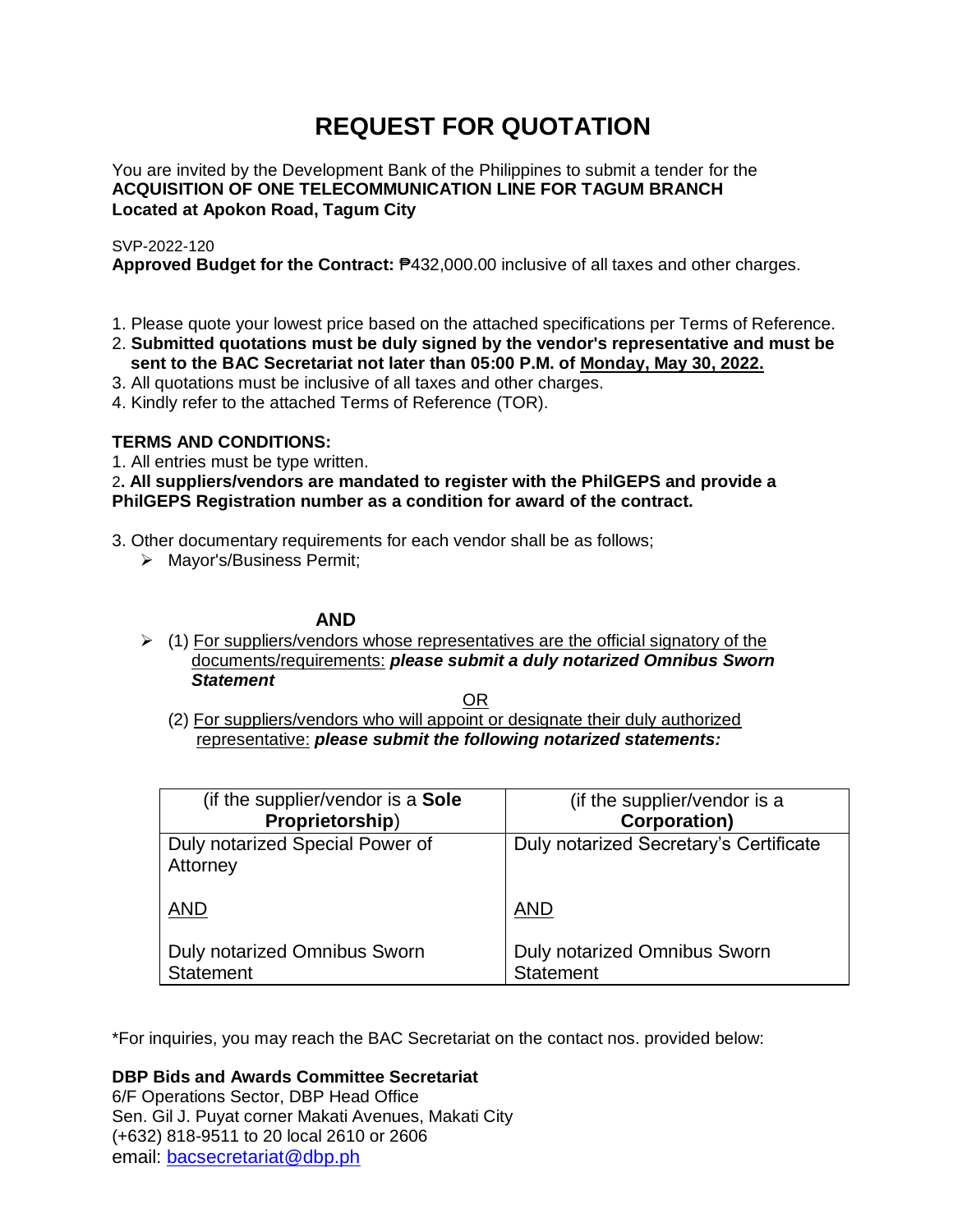## ACQUISITION OF NEW, ADDITIONAL AND/OR REPLACEMENT TELECOMMUNICATION LINE/CONNECTIVITY SERVICE FOR THE DEVELOPMENT BANK OF THE PHILIPPINES (DBP)-**TAGUM BRANCH**

#### APPROVED BUDGET FOR THE CONTRACT: Php 432,000

#### **TECHNICAL SPECIFICATIONS**

### A. BACKGROUND

The telecommunication connectivity service (line) is for the connection of DBP online systems, services and facilities in any of the following DBP remote sites:

- A.1. Branch Office, including:
	- A.1.a. Lending Center
	- A.1.b. Cash Center
	- A.1.c. Branch-Lite Unit
- A.2. Automated Teller Machine (ATM)

## **B. OBJECTIVE**

To acquire stable, reliable and secure telecommunication connectivity/line service to link DBP remote sites to the Head Office from an authorized and qualified telecommunication service provider (Telco).

## **C. COVERAGE OF THE CONTRACT**

The contract will be for a one (1) year period starting from date of acceptance of service with the option for automatic renewal.

#### D. MINIMUM SPECIFICATIONS

- D.1. Connectivity/Line Service Availability
	- > The minimum availability of service is 99.6%.
- D.2. Connectivity/Line Specifications
- D.2.a. Branch Office 罓
	- D.2.a.i. Wired MPLS/VPN, Radio Last Mile with minimum of 10 Mbps bandwidth
	- D.2.a.ii. Inclusive network equipment, such as router and or router/modem, must not be on End-of-Life/End-of-Support status within the contract period
	- D.2.a.iii. Router must support GRE/mGRE tunneling and IP Security (ex. dynamic VPN) and SNMP
	- D.2.a.iv. DBP shall have the full access of the router
	- D.2.a.v. Provide near real time and historical link monitoring

D.2.b. ATM - Wired

- D.2.b.i. VPN connection at least 128 Kbps via MPLS
- D.2.b.ii. Inclusive network equipment, such as router and or router/modem, must not be on End-of-Life/End-of-Support status within the contract period
- D.2.b.iii. Support GRE tunneling and SNMP
- D.2.b.iv. Provide near real time and historical link monitoring

Page 1 of 4.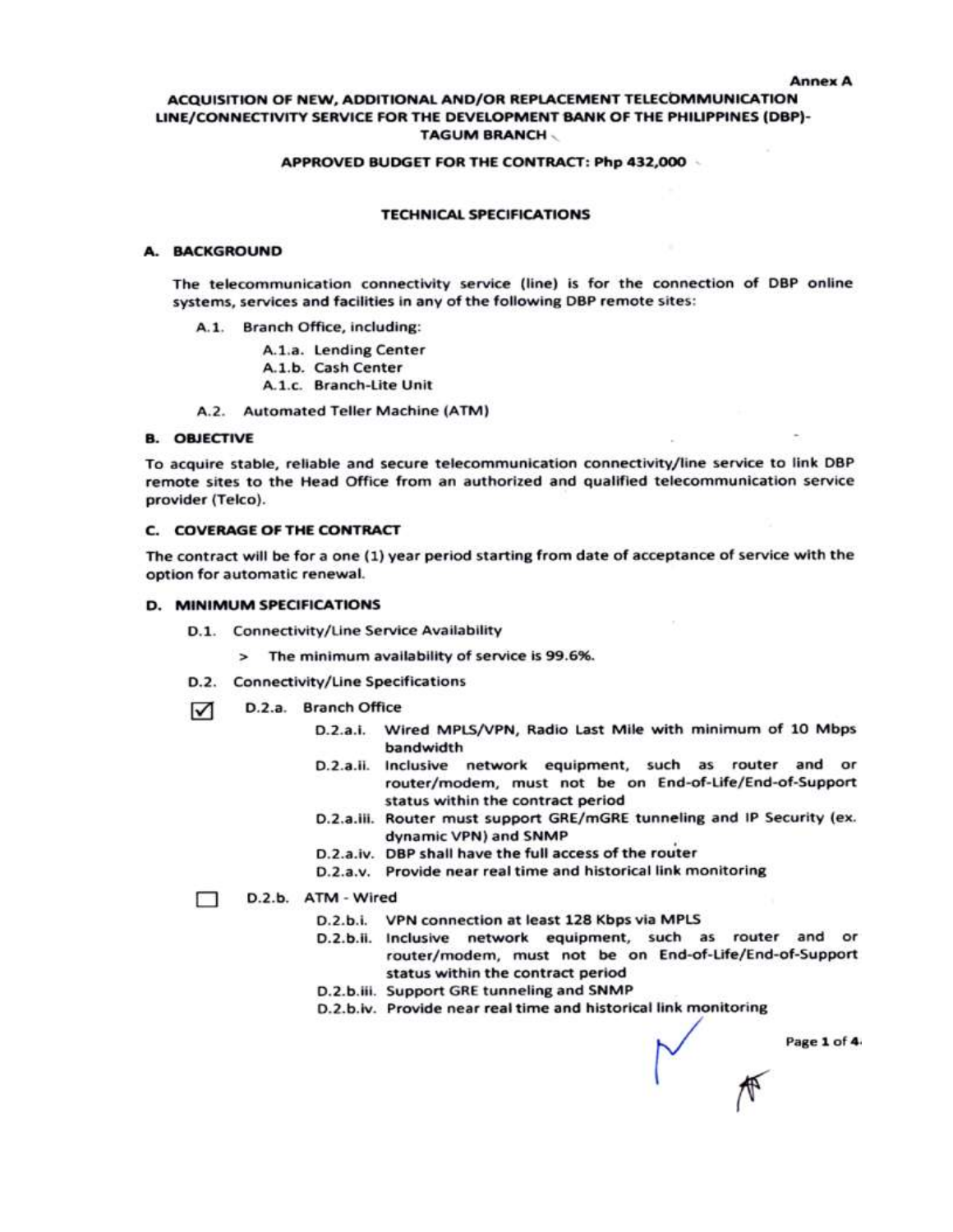ACQUISITION OF NEW, ADDITIONAL AND /OR REPLACEMENT OF TELECOMMUNICATION LINE / CONNECTIVITY SERVICE FOR THE DEVELOPMENT BANK OF THE PHILIPPINES (DBP)

- $\Box$  D.2.c.  $ATM Wireless$ 
	- D.2.c.i. Provide data transmission function by public GPRS/ GSM network or higher
	- D.2.a.vi. Inclusive network equipment, such as router and or router/modem, must not be on End-of-Life/End-of-Support status within the contract period
	- D.2.c.ii. Support GRE Tunneling and SNMP
	- D.2.c.iii. Provide GUI access for local and remote management
	- D.2.c.iv. Operate at -30~+75°C temperature
	- D.2.c.v. Has LED status indication
	- D.2.c.vi. Support RJ45 console port
	- D.2.c.vii. Include: 1 power cord, 2 antennas, 1 console cable, 1 set documentation
	- D.2.c.viii. Provide near real time and historical link monitoring.
	- D.2.c.ix. Meet the average latency requirement of not greater than 200ms measured using the Ping utility or any similar mobile applications
	- D.2.c.x. Meet signal requirement of not less than 2 bars measured using mobile or similar devices capable of said measurement
	- D.2.c.xi. DBP shall have full access to the Modem/Router
- D.3. Support Services and Incident Management
	- D.3.a. The Telco shall provide 24 x 7 onsite, telephone and email support. For every service unavailability/downtime reported, the response time shall be within thirty (30) minutes.
	- D.3.b. Upon the occurrence of service unavailability/downtime, the Telco shall:
		- D.3.b.i. Conduct problem isolation/resolution and link restoration activities
		- D.3.b.ii. Notification via electronic mail (E-mail) and telephone within one (1) hour of the occurrence
		- D.3.b.iii. Minimum of twice a day status report to DBP via E-Mail
		- D.3.b.iv. Estimated time of arrival (ETA) if onsite activities required
		- D.3.b.v. Estimated time of resolution (ETR)
		- D.3.b.vi. Root cause
		- D.3.b.vii. Comply with DBP policies on security and confidentiality during support services.

Page 2 of

- D.3.c. The Telco shall submit an incident report stating the reason/s for the outage and detailing the steps undertaken to resolve a particular problem upon DBP's request.
- D.4. Service Performance Review
	- > The Telco shall conduct a performance review session at least once every quarter of a year

## E. TELECOMMUNICATION CONNECTIVITY/LINE REQUIREMENT CLASSIFICATION

The primary objective of the following provisions is to have multiple Telcos per site, providing service redundancy, high availability and avoiding single point of failure.

 $\Box$  E.1. New Telecommunication Line Requirement

E.1.a. Covered Sites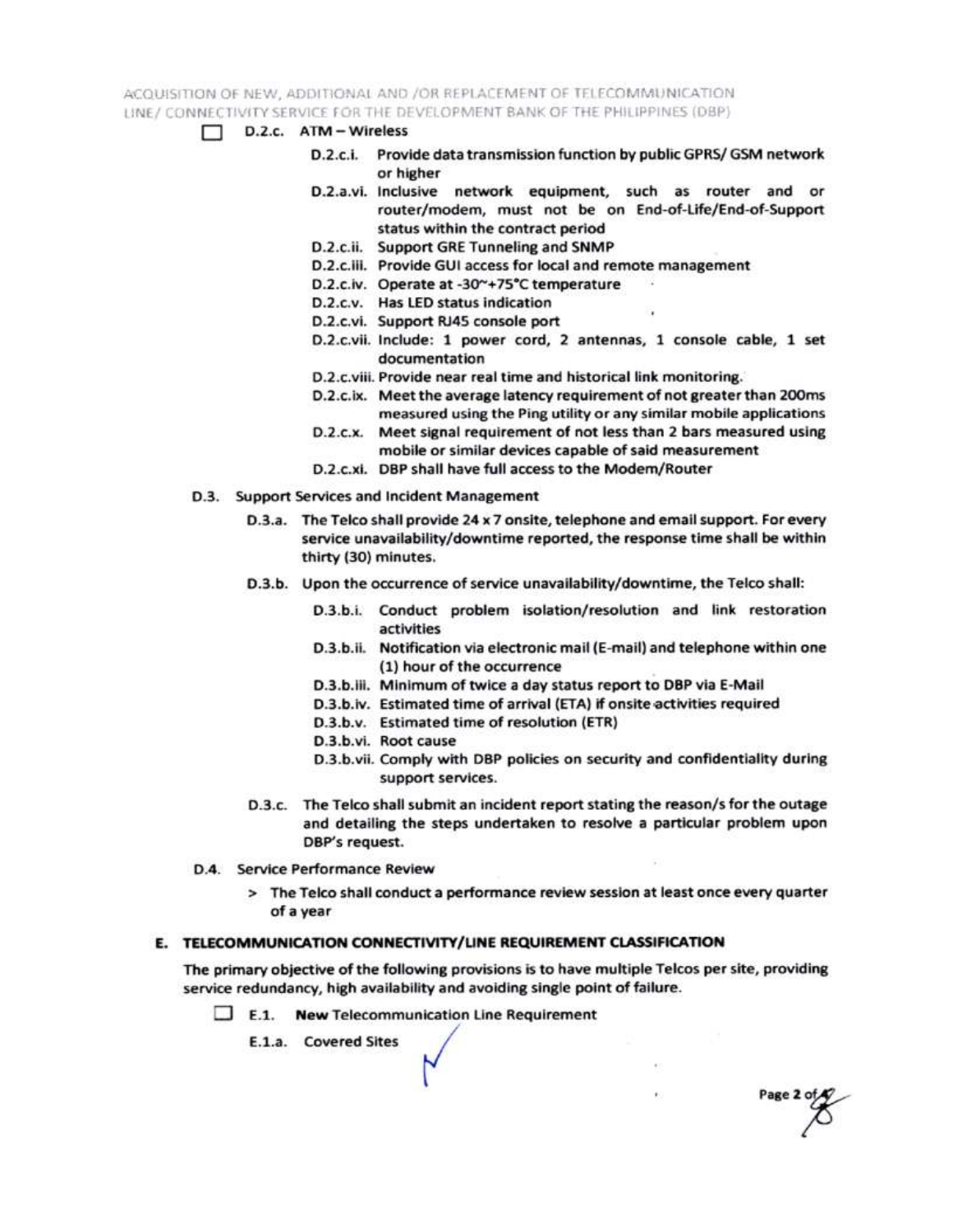ACQUISITION OF NEW, ADDITIONAL AND /OR REPLACEMENT OF TELECOMMUNICATION LINE/ CONNECTIVITY SERVICE FOR THE DEVELOPMENT BANK OF THE PHILIPPINES (DBP)

> New remotes sites

#### E.1.b. Telco Selection Criteria

- > Telecommunication Line for Branch Office
	- E.1.b.i. Two (2) different Telcos (Telco A and Telco B) shall be selected
	- E.1.b.ii. Telco A is the lowest (winning) provider
	- E.1.b.iii. Telco B is the second lowest provider
- > Telecommunication Line for Additional ATM Facility of a Branch Office
	- E.1.b.iv. The Telco must be different from the one which has the majority or most of the telecommunication connectivity services provided for the ATM/s of that Branch Office
- E.2. Additional Telecommunication Line Requirement Ð
	- E.2.a. Covered Sites
		- > For existing sites with existing telecommunication line/s
	- E.2.b. Telco Exception
		- > The Telco/s of the existing line/s servicing the site shall not be invited and will not be allowed to participate
- $\sqrt{ }$ E.3. Replacement Telecommunication Line Requirement
	- E.3.a. Covered Sites
		- > For existing sites with existing telecommunication line/s
	- E.3.b. Telco Exception
		- E.3.b.i. For Telco Redundancy Replacement
			- > The Telco of the existing line/s servicing the site including the one to be replaced shall not be invited and will not be allowed to participate
		- E.3.b.ii. Replacement for the Purpose of Telecommunication Line Capacity (Bandwidth) Upgrade
			- > The Telco of the other existing line/s servicing the site (i.e., other than the one to be replaced) shall not be invited and will not be allowed to participate
		- E.3.b.iii. For Wireless to Wired Facility Replacement
			- > The Telco of the other existing line/s servicing the site (i.e., other than the one to be replaced) shall not be invited and will not be allowed to participate

#### **F. DISCONTINUANCE OF SERVICE**

DBP can opt to discontinue the service within the contract period without pre-termination fee/s, if the Telco provider fails to meet the required minimum availability of service, specified in item D.1, for three (3) consecutive months (3-strike rule)

**G. PAYMENT** 

The payment shall be in a monthly basis every after the service acceptance.

Page 3 6t